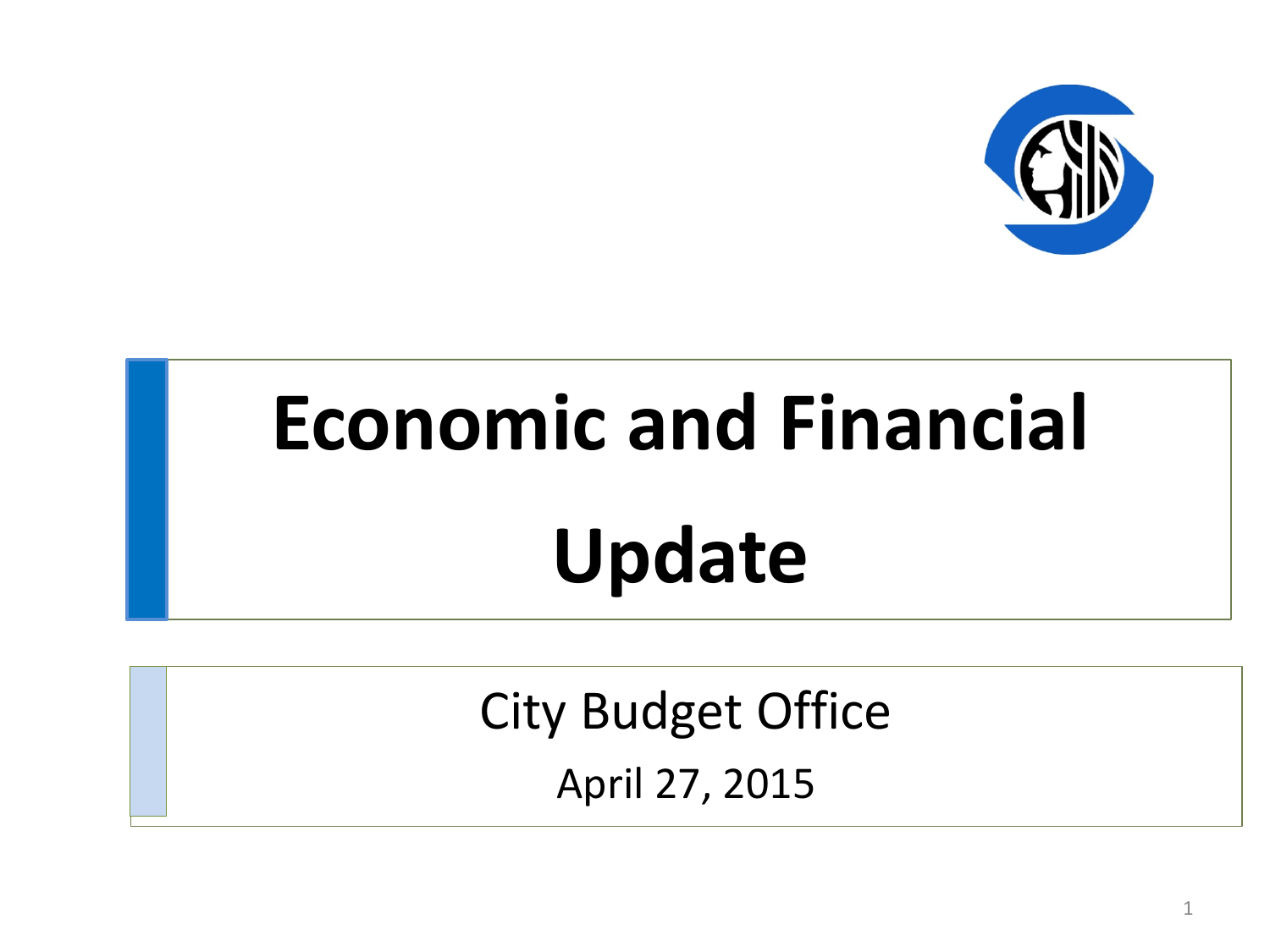#### U.S. Economy

In June the U.S. recovery will be 6 years old

- Economy strengthened in 2014, after weak Q1
	- 2014 was best year for job creation since 1999
	- Consumer sentiment has reached pre-recession levels
- Growth slowed in 2015 Q1
	- Severe winter weather
	- Strong dollar
	- Low energy prices impact energy producers, consumers
- Forecast: stronger growth for rest of 2015
- No signs yet of economy overheating  $2$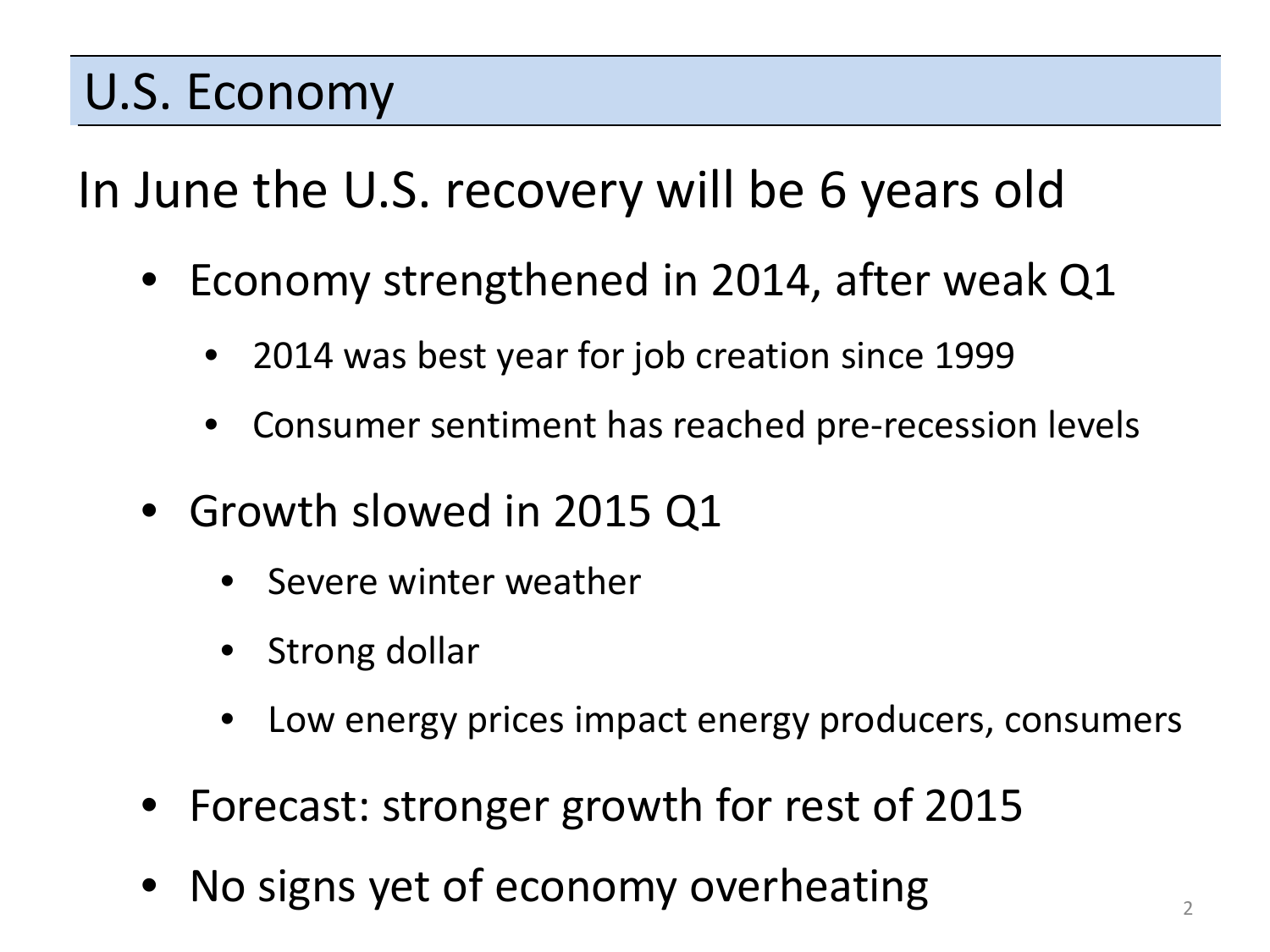#### U.S. Economy

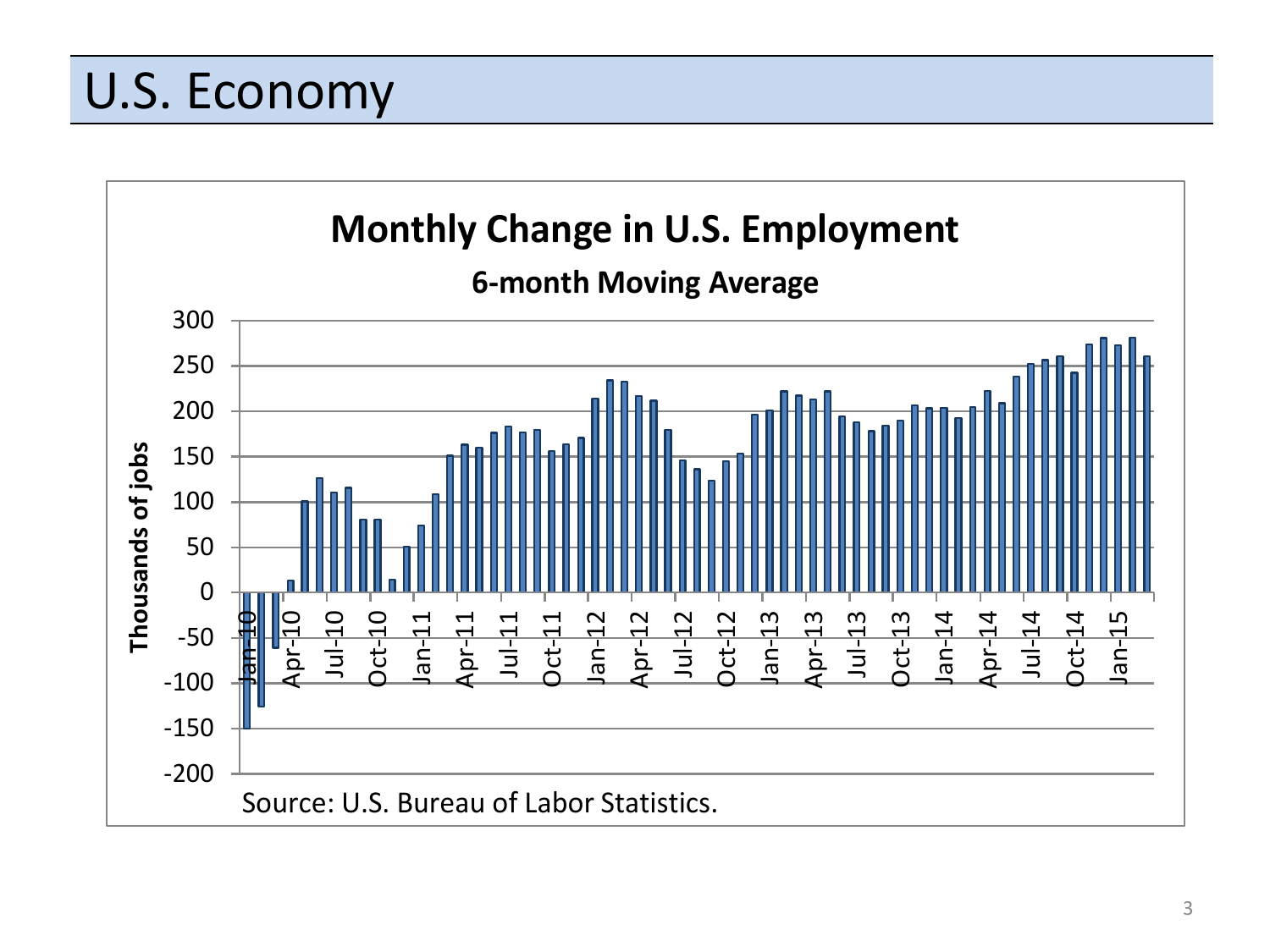Puget Sound Region has had a strong recovery

- In general, regions with robust tech sectors have done well. Local recovery has been led by:
	- Boeing, Amazon, other tech firms
	- Business, professional, & technical services
- Within the region Seattle has led the recovery
	- Amazon and other tech
	- Business, professional & technical services
	- **Construction**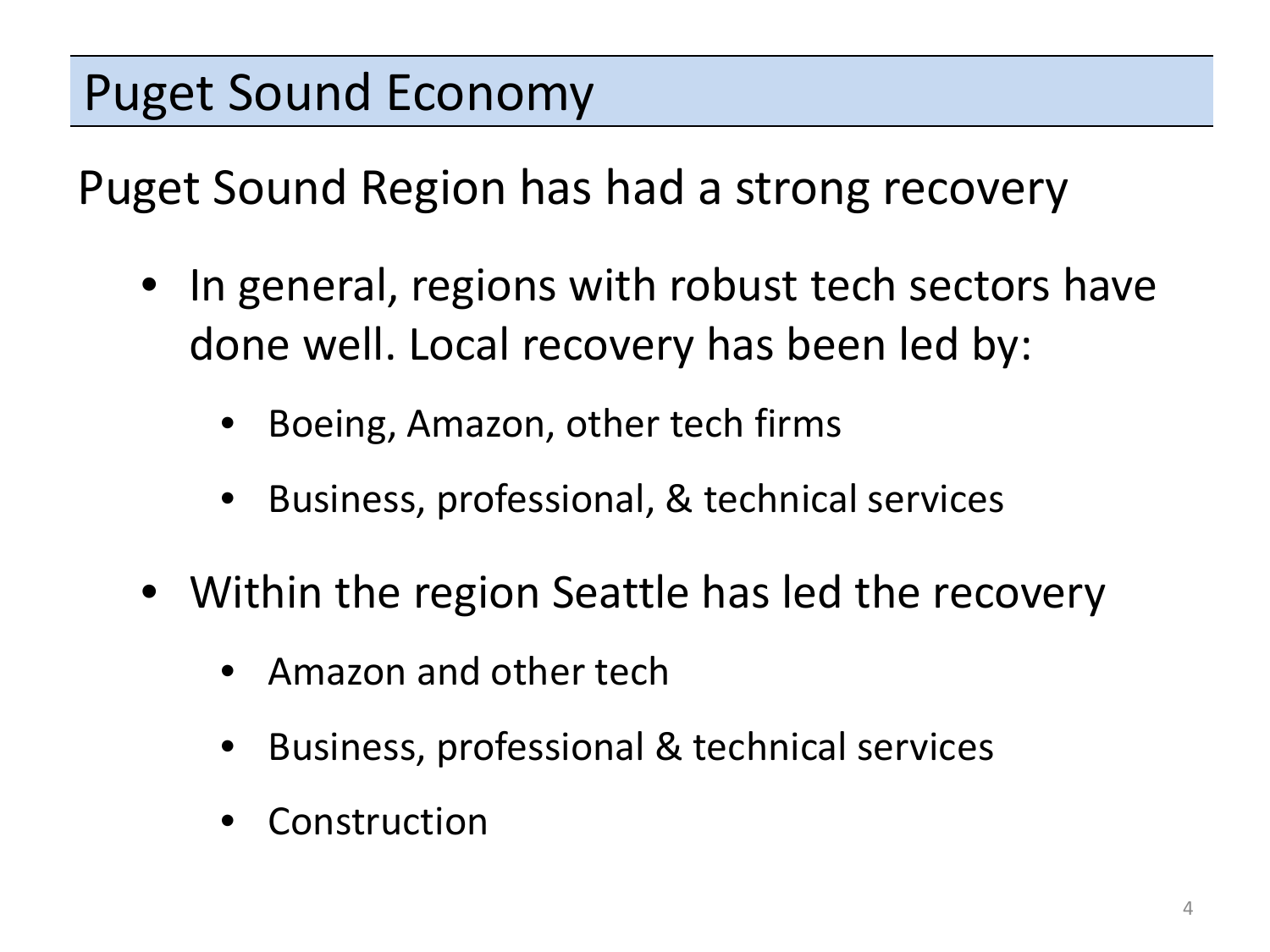#### Puget Sound Economy

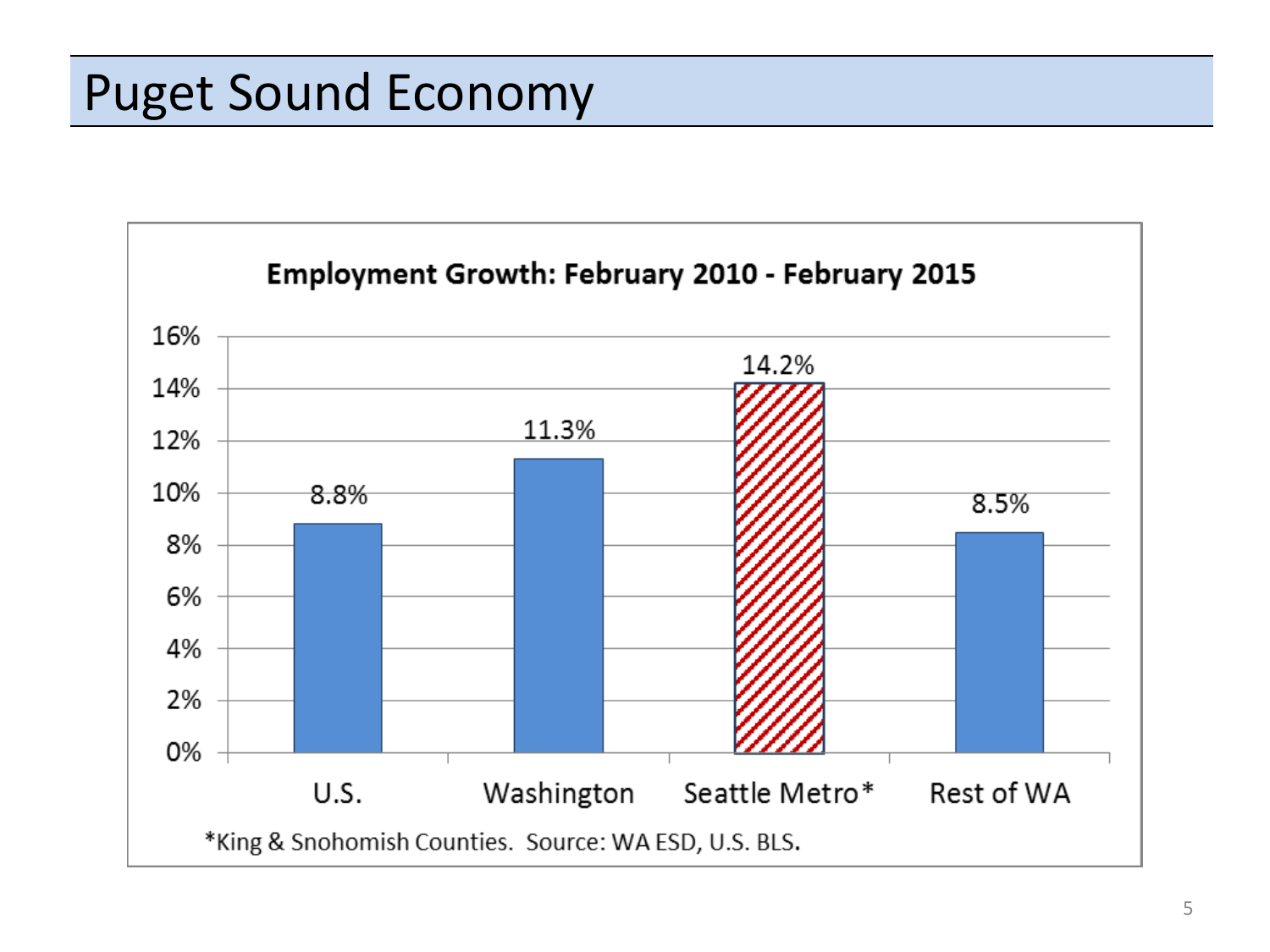#### Puget Sound Economy

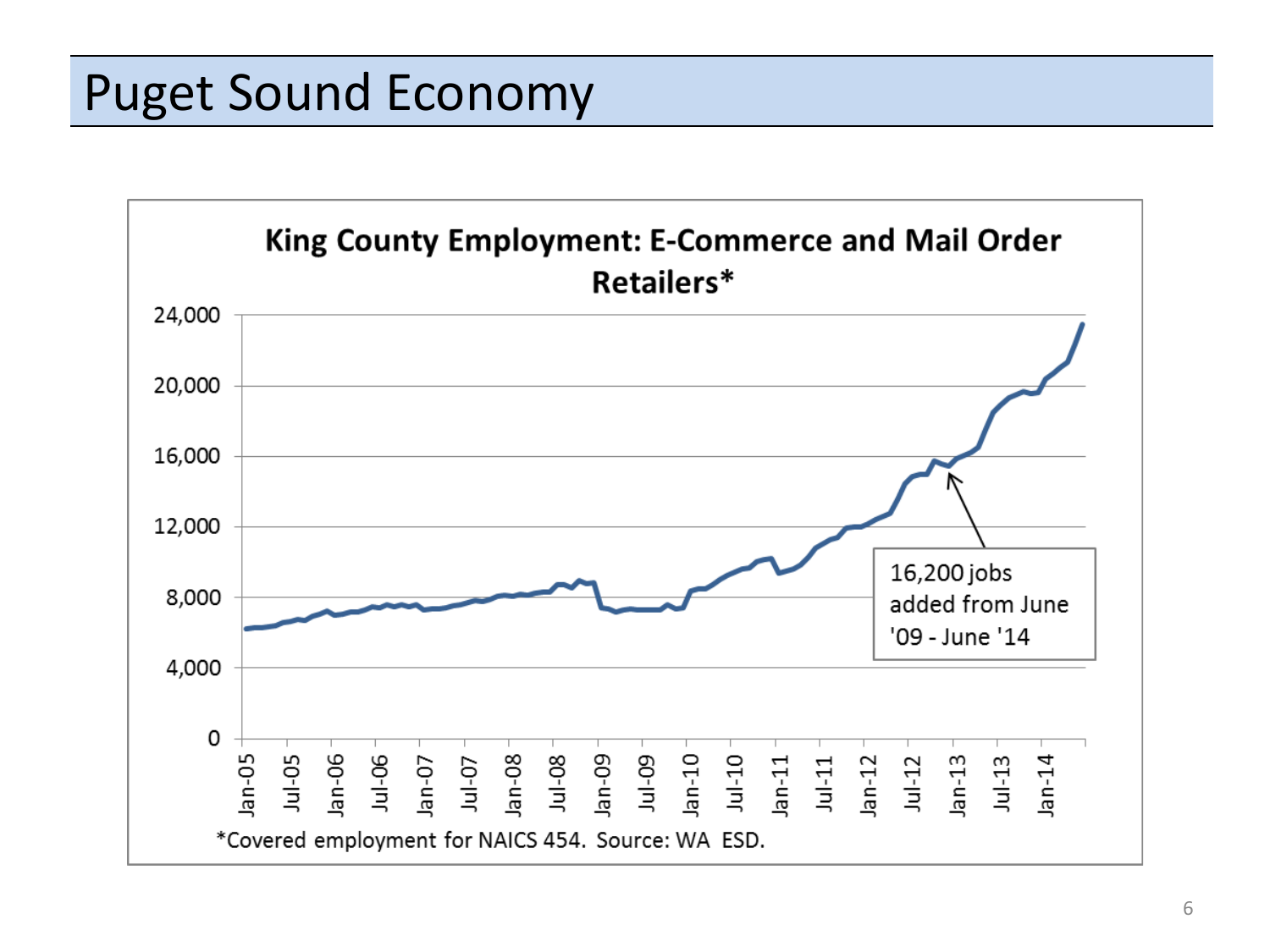### City of Seattle economy

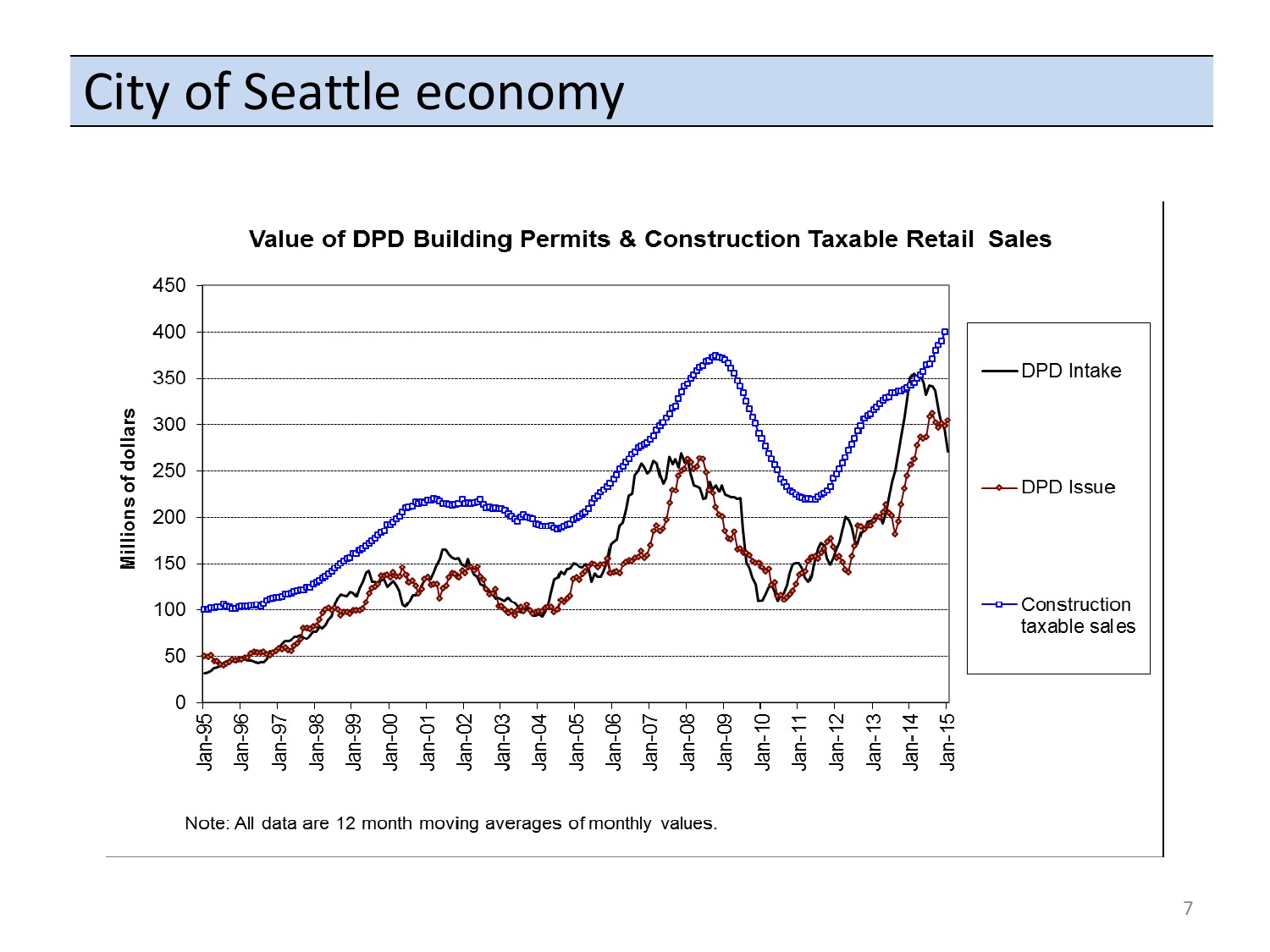# Regional Economic Forecast

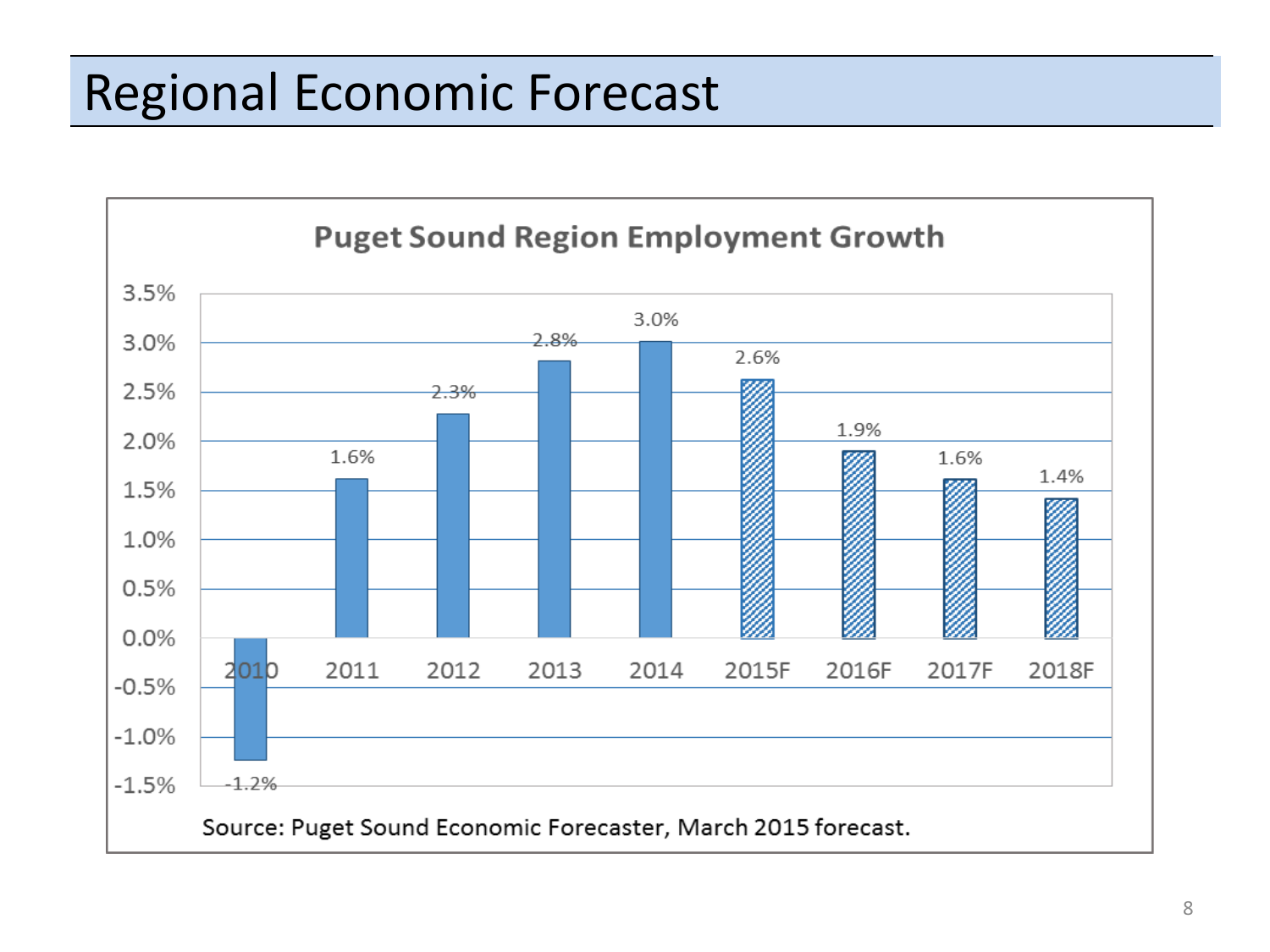#### Retail sales and B&O tax revenue

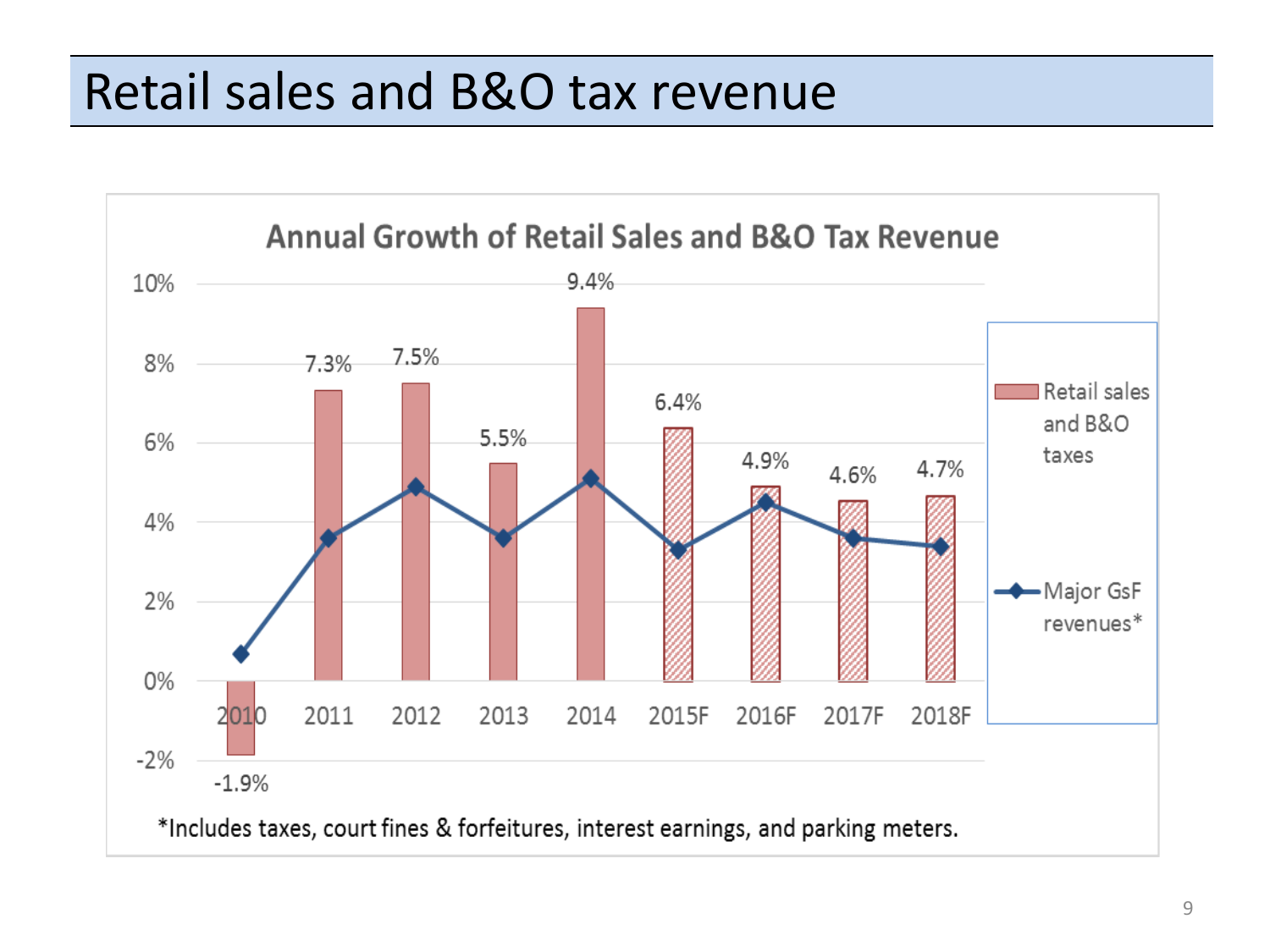# Utility Tax Revenue

#### Energy

- Warm weather and low energy prices reduce natural gas related revenues
- Natural gas spot prices are expected to average \$3.34 per MMBTU 2015 through 2016

Telecommunications

- Wireless providers still declining in taxable services, down 6.2% in 2014
- Refund requests remain a significant risk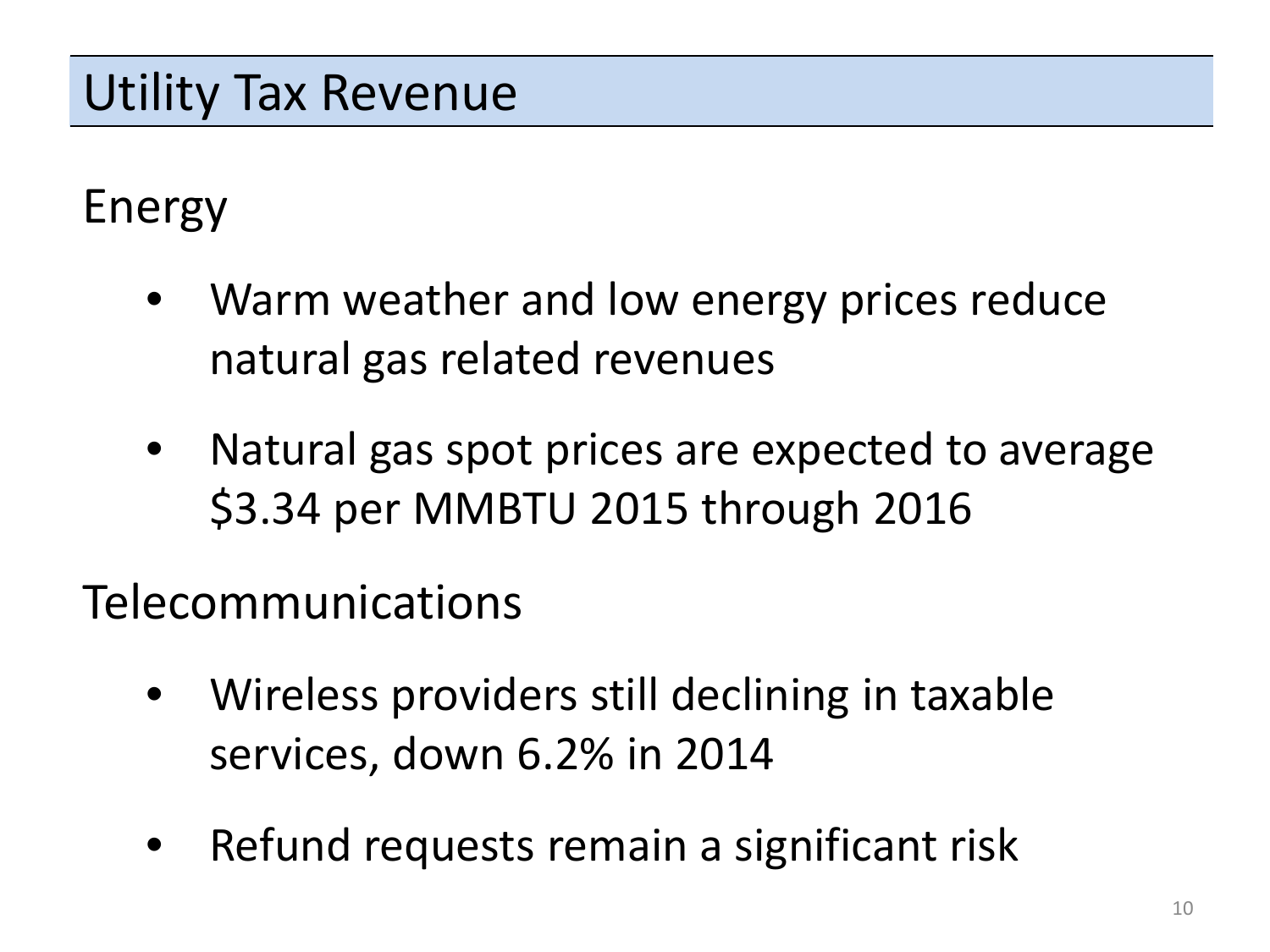#### Residential & Condos

- Single-family home prices have not yet reached their inflation adjusted pre-recession peak
- Prices were up an average 9.5% in 2014, forecast is for 6.1% in 2015 and 3.9% in 2016.

Commercial

- Significant office tower sales expected in 2015
- Apartment construction still booming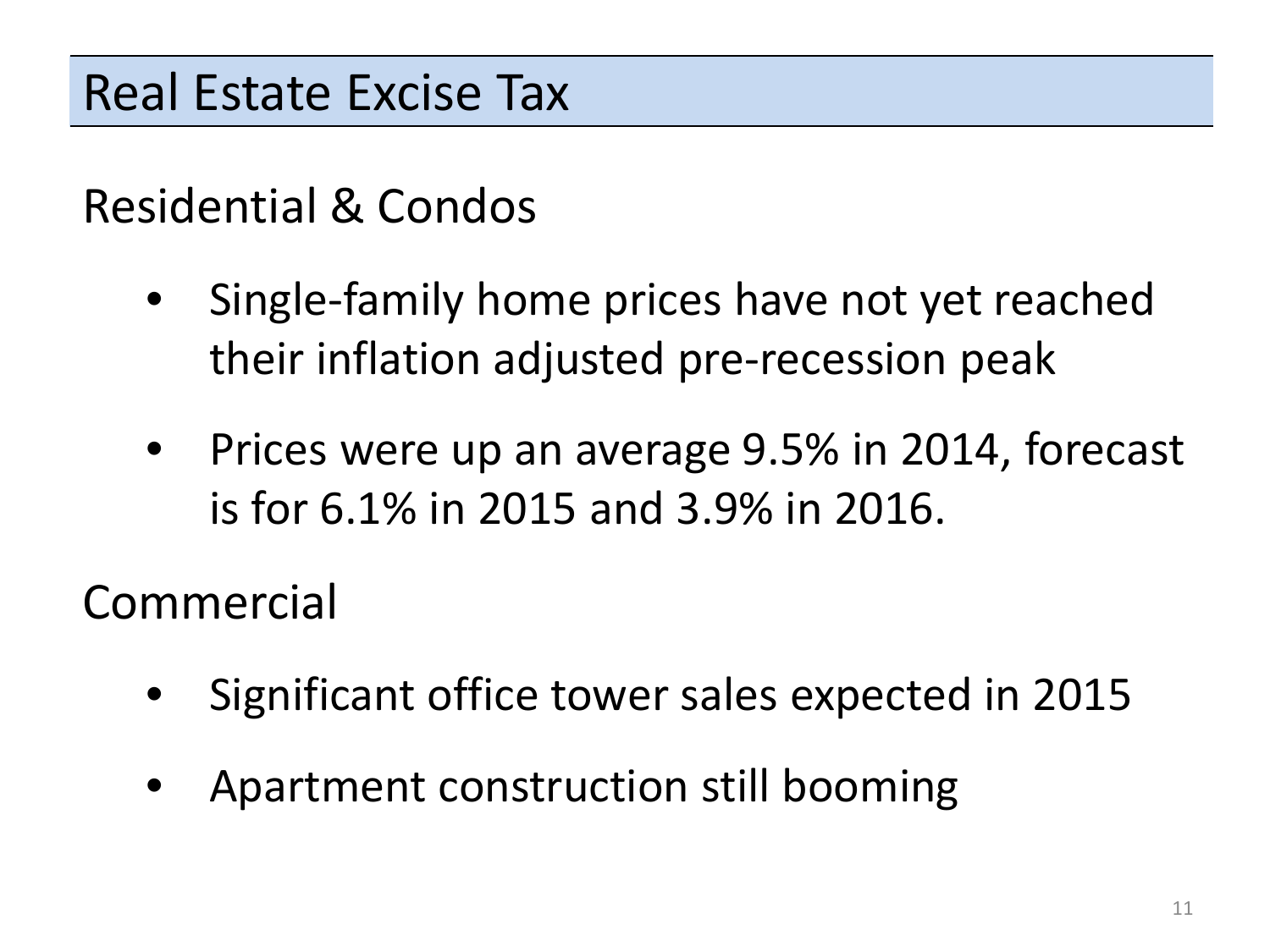#### General Subfund

#### **In \$ Thousands**

|                                       |           | 2014      |                |            | 2015      |                          |            | 2016      |                |
|---------------------------------------|-----------|-----------|----------------|------------|-----------|--------------------------|------------|-----------|----------------|
| <b>GSF</b> - Item                     | Nov       | Act       | <b>Act-Nov</b> | <b>Nov</b> | Mar       | <b>Mar-Nov</b>           | <b>Nov</b> | Mar       | <b>Mar-Nov</b> |
| <b>Property Taxes</b>                 | 266,676   | 268,745   | 2,069          | 271,288    | 271,677   | 389                      | 280,340    | 281,343   | 1,003          |
| <b>Sales Taxes</b>                    | 195,253   | 198,022   | 2,769          | 204,901    | 211,504   | 6,603                    | 212,030    | 221,297   | 9,267          |
| <b>B&amp;O and Ad-Taxes</b>           | 214,435   | 214,429   | (6)            | 225,109    | 226,940   | 1,831                    | 237,538    | 238,499   | 961            |
| <b>Public Utility Taxes</b>           | 128,812   | 129,909   | 1,097          | 133,542    | 132,606   | (936)                    | 140,195    | 140,313   | 118            |
| <b>Private Utility Taxes</b>          | 58,808    | 57,281    | (1,527)        | 59,095     | 56,694    | (2, 401)                 | 59,703     | 57,939    | (1, 764)       |
| <b>Other Notable GSF Revenues</b>     | 71,474    | 72,161    | 687            | 74,073     | 72,590    | (1, 483)                 | 76,645     | 75,906    | (739)          |
| Subtotal                              | 935,457   | 940,547   | 5,090          | 968,007    | 972,011   | 4,004                    | 1,006,450  | 1,015,297 | 8,847          |
| Grants                                | 1,467     | 1,467     |                | 1,466      | 1,466     |                          | 216        | 216       |                |
| <b>Other General Subfund Revenues</b> | 69,238    | 82,369    | 13,131         | 70,452     | 73,571    | 3,119                    | 72,934     | 75,669    | 2,735          |
| Other Funds - Fund Balance Transfers  | 4,683     | 3,374     | (1,309)        | 3,061      | 3,061     | $\overline{\phantom{a}}$ | 2,223      | 2,223     |                |
| <b>GSF - Grand Total</b>              | 1,010,845 | 1,027,757 | 16,912         | 1,042,986  | 1,050,109 | 7,123                    | 1,081,823  | 1,093,405 | 11,582         |
|                                       |           |           |                |            |           |                          |            |           |                |
| <b>Real Estate Excise Tax</b>         | 49,650    | 53,394    | 3,744          | 51,462     | 53,547    | 2,085                    | 55,270     | 53,579    | (1,691)        |
| <b>Commercial Parking Tax</b>         | 37,886    | 35,725    | (2, 161)       | 39,023     | 36,976    | (2,047)                  | 40,193     | 38,270    | (1, 923)       |
| <b>School Zone Camera Fund</b>        | 6,006     | 5,078     | (928)          | 8,342      | 8,682     | 340                      | 8,486      | 9,761     | 1,275          |
| GSF - Subtotal Growth Rates (yr/yr)   |           | 5.1%      |                |            | 3.3%      |                          |            | 4.5%      |                |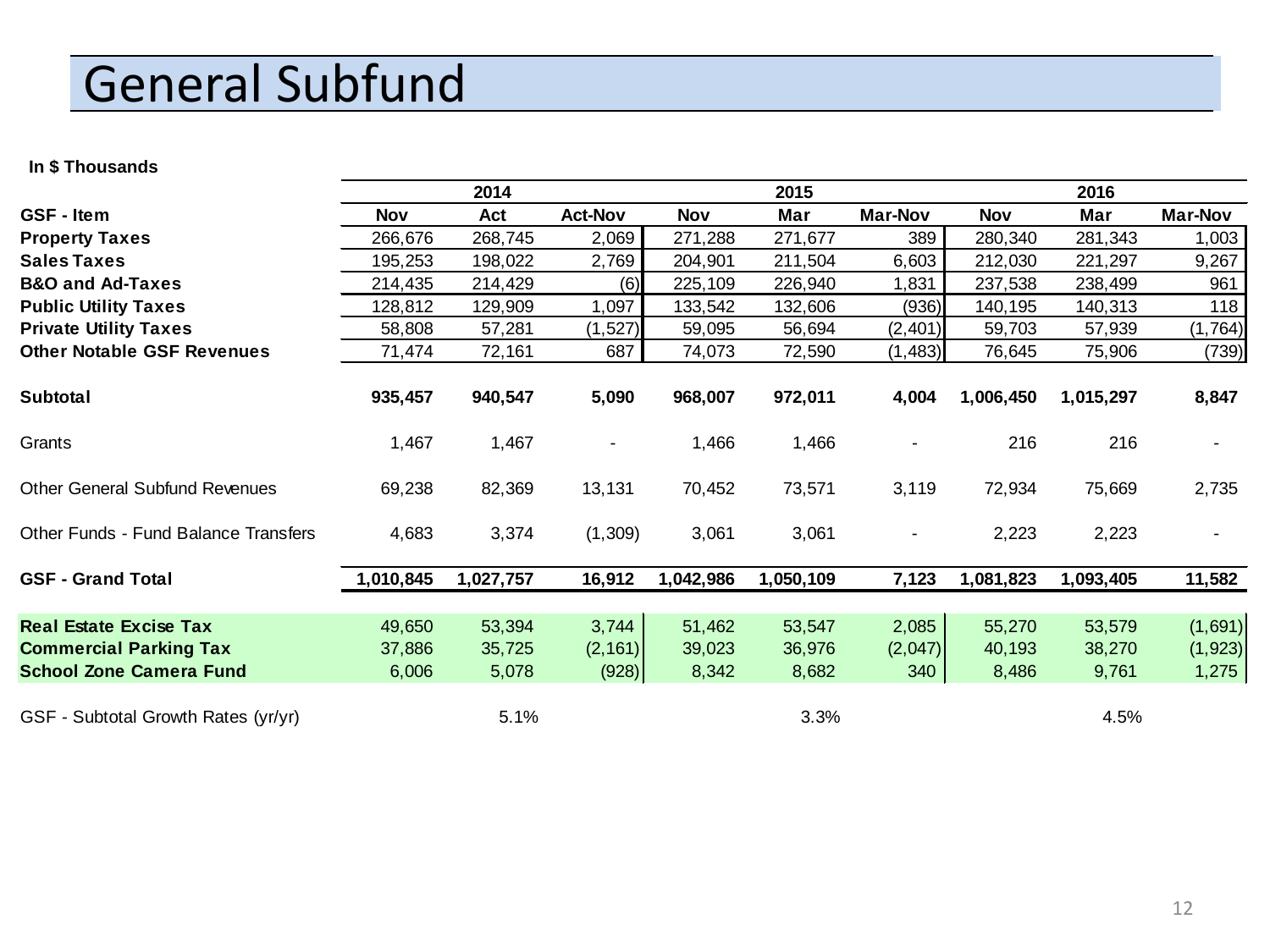#### 2014 Year-end Results

- General Fund ended with \$12.8 M more than had been projected in November. (A final balance of \$36.8 M vs. November projection of \$24.0 M.)
- $\triangleright$  Improved results were largely driven by increasing revenues.
- $\triangleright$  Per adopted policy, half the \$12.8 M in unanticipated fund balance would previously have been automatically directed to the Revenue Stabilization Account (AKA "the Rainy Day Fund). The Rainy Day Fund though is capped at 5% of General Fund Tax revenues (\$45.2 M) and that level is reached with only a \$3.8 M balance transfer.
- $\triangleright$  Remaining funds will be used to address existing obligations, rather than supporting new programmatic expenditures, per adopted policy. The increased payments to the City's retirement system are one example of such obligations.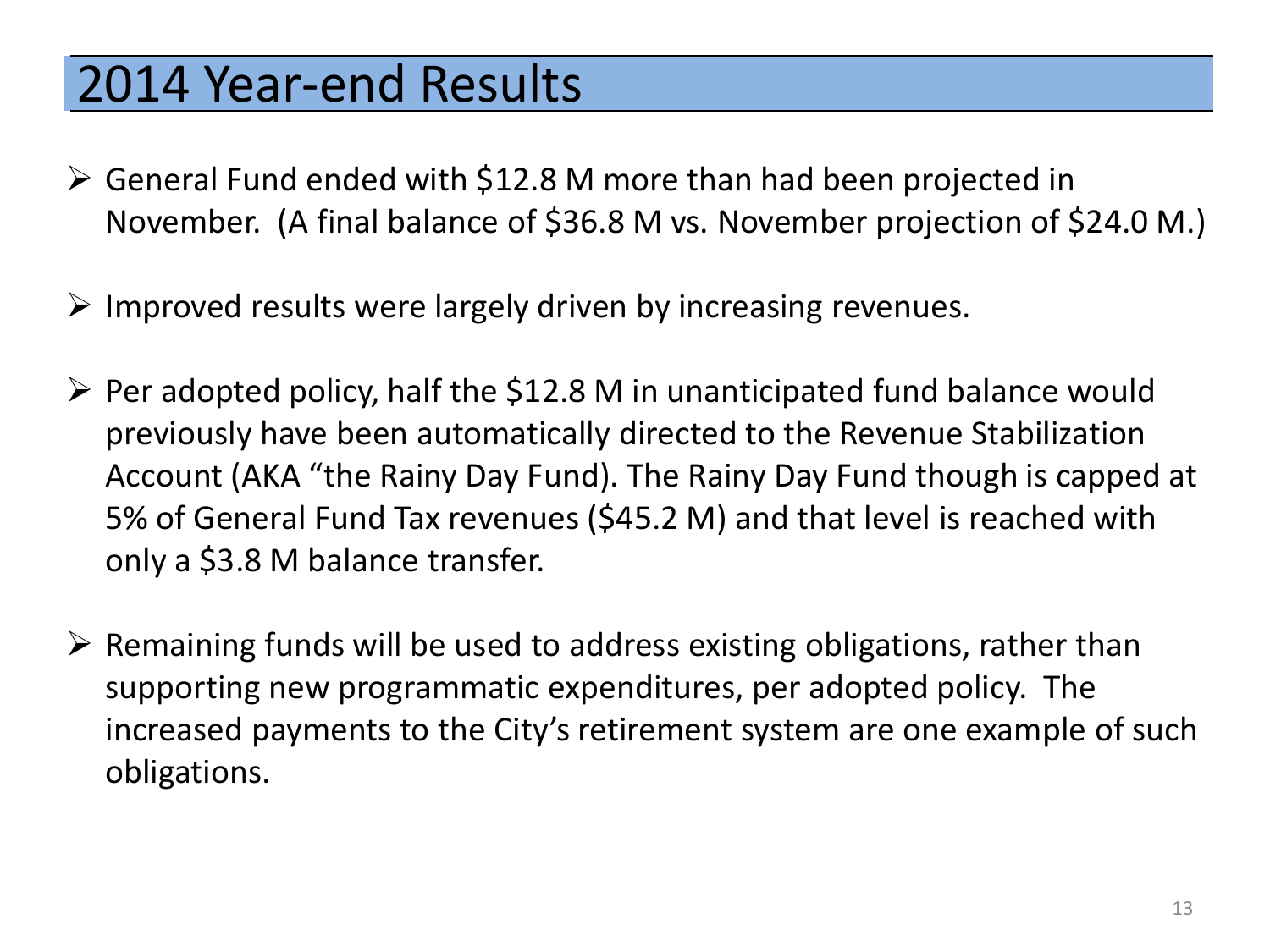### Reserves – Healthy and Growing

- $\triangleright$  The Rainy Day Fund was budgeted at \$44.7 M for 2015, but has now increased to \$45.2M after the automatic transfer of an additional \$3.8 M.
- $\triangleright$  The \$45.2 M represents the maximum balance for the Rainy Day Fund set at 5% of General Fund tax revenues, per ordinance 123743.



 $\triangleright$  The Emergency Subfund balance has increased to a new high of \$53.0 M for 2015, and will grow to \$58 M in 2016. (Maximum is set at \$0.375 per \$1,000 Assessed Value) $14$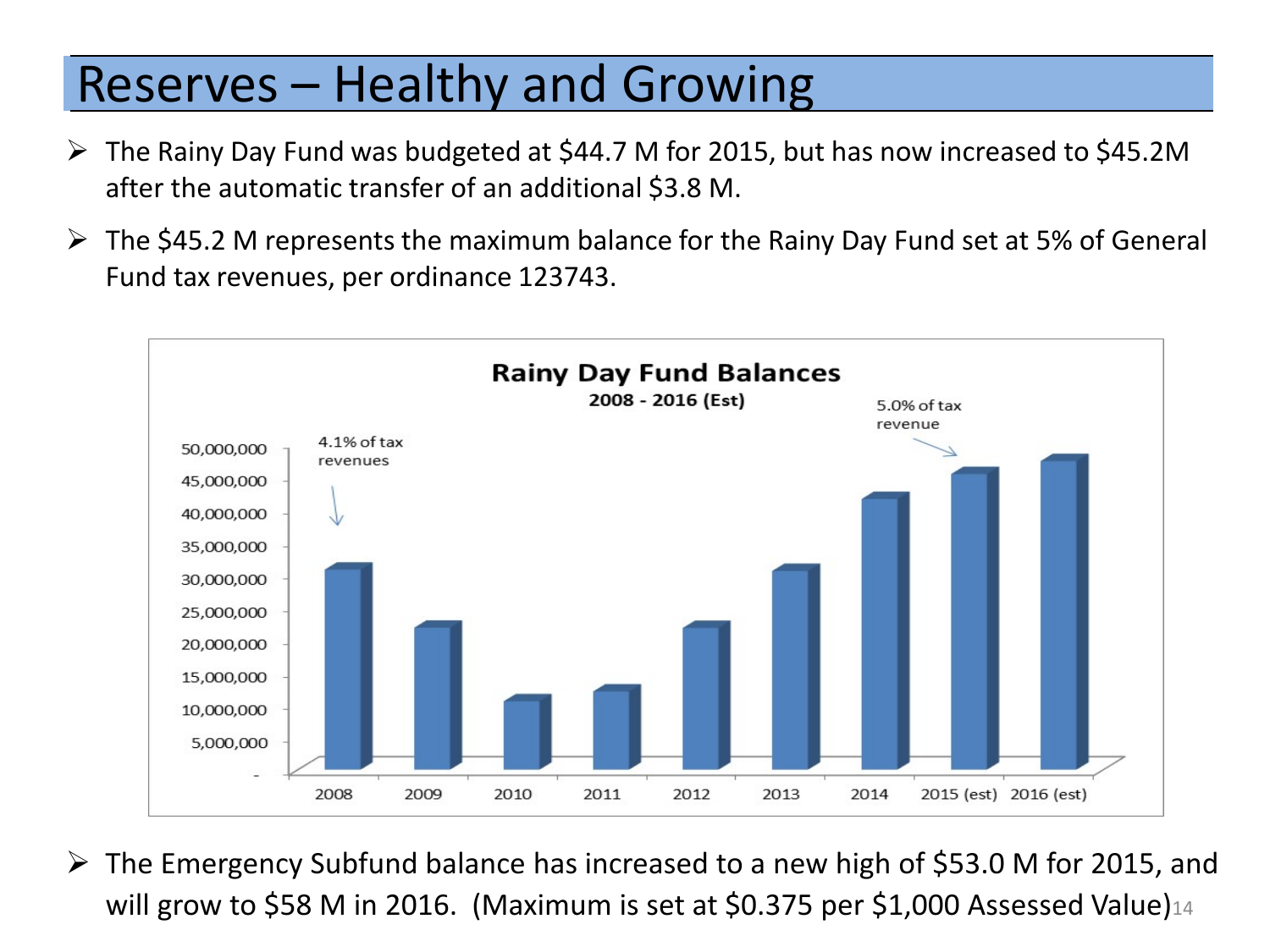### Updated Budget Projections

| <b>Update Budget Projections 2015 - 2017</b> |  |  |  |  |  |
|----------------------------------------------|--|--|--|--|--|
| (In \$ Thousands)                            |  |  |  |  |  |

| 2014 Actual | 2015 Revised | 2016 Projected | 2017 Projected |  |
|-------------|--------------|----------------|----------------|--|
| 57,843      | 36,786       | 20,603         | 1,806          |  |
| 1,027,758   | 1,050,109    | 1,093,405      | 1,127,649      |  |
| (11, 192)   | (3,810)      | (1,998)        | (1,703)        |  |
| (1,037,623) | (1,062,481)  | (1,110,204)    | (1, 144, 366)  |  |
| (21,057)    | (16, 183)    | (18, 798)      | (18, 419)      |  |
| 36,786      | 20,603       | 1,806          | (16, 613)      |  |
|             |              |                |                |  |

 $\triangleright$  Forecasting a healthy General Fund balance of \$20.6 M at the close of 2015.

- $\triangleright$  However, note that current expenditures exceed current revenues by roughly \$16 million. This gap between revenues and expenditures has narrowed but not disappeared.
- $\triangleright$  Given that expenditure are projected to grow at a higher rate than revenues, this gap is projected to increase to approximately \$18 M in 2016 and 2017.
- $\triangleright$  In turn, this creates a potential budget shortfall in 2017 of \$16.6 M.